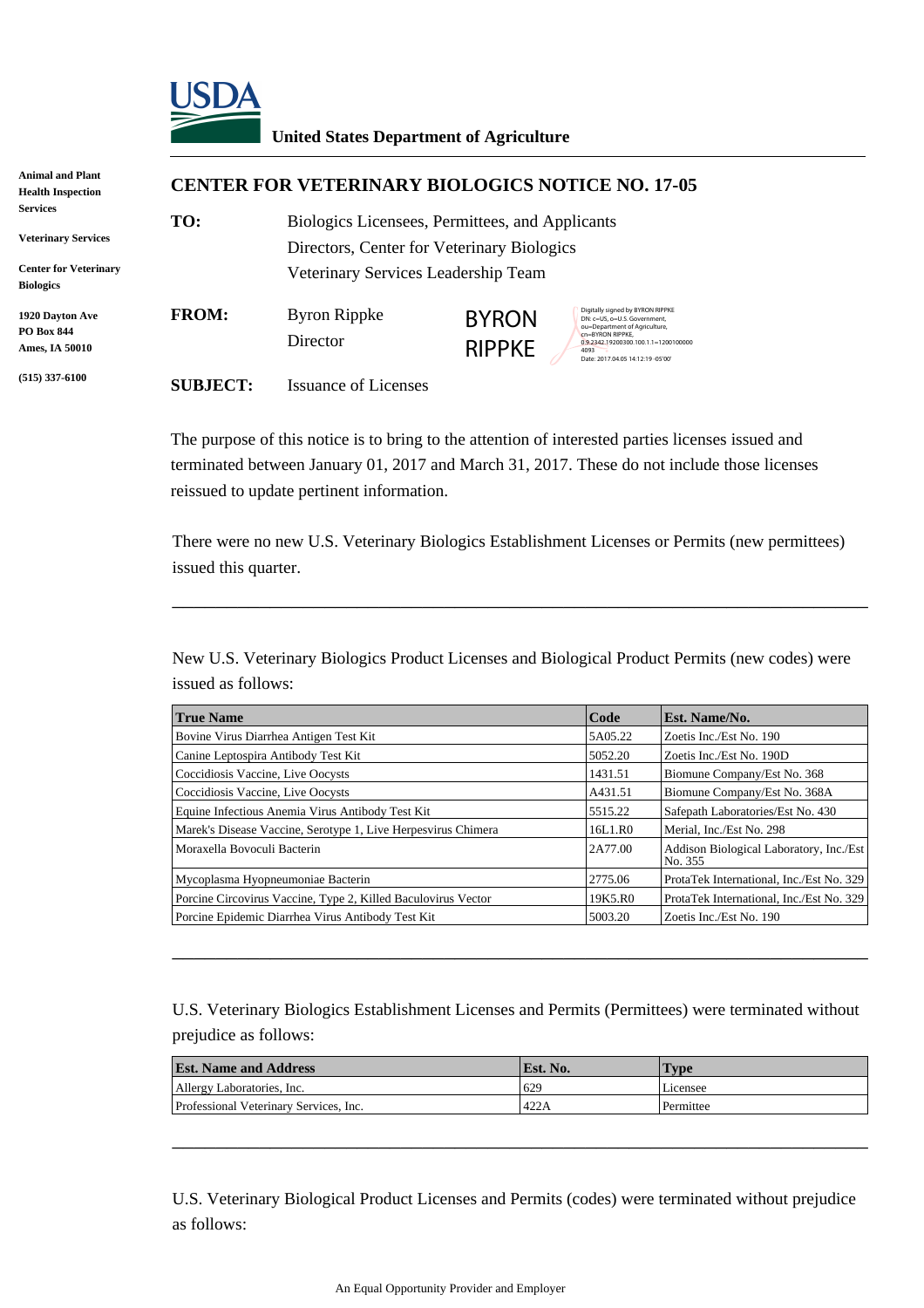| <b>True Name</b>                                                     | Code    | <b>Est. Name/No.</b>                                   |
|----------------------------------------------------------------------|---------|--------------------------------------------------------|
| Allergenic Extract, Cat Hair                                         | 95C1.00 | Allergy Laboratories, Inc./Est No. 629                 |
| Allergenic Extract, House Dust                                       | 9521.00 | Allergy Laboratories, Inc./Est No. 629                 |
| Allergenic Extract, Mixed Epidermals                                 | 9527.00 | Allergy Laboratories, Inc./Est No. 629                 |
| Allergenic Extract, Mixed Grasses                                    | 9522.03 | Allergy Laboratories, Inc./Est No. 629                 |
| Allergenic Extract, Mixed Inhalants                                  | 9524.00 | Allergy Laboratories, Inc./Est No. 629                 |
| Allergenic Extract, Mixed Insects                                    | 9528.00 | Allergy Laboratories, Inc./Est No. 629                 |
| Allergenic Extract, Mixed Mites                                      | 95A1.00 | Allergy Laboratories, Inc./Est No. 629                 |
| Allergenic Extract, Mixed Molds                                      | 9523.00 | Allergy Laboratories, Inc./Est No. 629                 |
| Allergenic Extract, Mixed Ragweed                                    | 9522.01 | Allergy Laboratories, Inc./Est No. 629                 |
| Allergenic Extract, Mixed Trees                                      | 9522.02 | Allergy Laboratories, Inc./Est No. 629                 |
| Allergenic Extract, Mixed Weeds                                      | 9522.04 | Allergy Laboratories, Inc./Est No. 629                 |
| Allergenic Extract, Prescription Product                             | 9531.00 | Allergy Laboratories, Inc./Est No. 629                 |
| Antivenin, Crotalidae Polyvalent, Equine Origin                      | 6101.01 | Lake Immunogenics, Inc./Est No. 318                    |
| Coccidiosis Vaccine, Live Oocysts                                    | 1431.56 | Biomune Company/Est No. 368A                           |
| Erysipelothrix Rhusiopathiae Vaccine, Avirulent Live Culture         | 1541.02 | Arko Laboratories Ltd./Est No. 337                     |
| Pasteurella Multocida Vaccine, Avirulent Live Culture, Avian Isolate | 1871.02 | Arko Laboratories Ltd./Est No. 337                     |
| Pasteurella Multocida Vaccine, Avirulent Live Culture, Avian Isolate | 1871.03 | Arko Laboratories Ltd./Est No. 337                     |
| Tuberculin, PPD Bovis, Intradermic                                   | 5302.00 | Professional Veterinary Services,<br>Inc./Est No. 422A |

Due to acquisitions, U.S. Veterinary Biological Product Licenses and Permits have been issued as follows:

\_\_\_\_\_\_\_\_\_\_\_\_\_\_\_\_\_\_\_\_\_\_\_\_\_\_\_\_\_\_\_\_\_\_\_\_\_\_\_\_\_\_\_\_\_\_\_\_\_\_\_\_\_\_\_\_\_\_\_\_\_\_\_\_

| <b>Previous Est.</b><br><b>No./Prod Code</b> | <b>True Name</b>                                                                                                                                                                                                        | Code    | <b>Purchasing Est. Name/No.</b> |
|----------------------------------------------|-------------------------------------------------------------------------------------------------------------------------------------------------------------------------------------------------------------------------|---------|---------------------------------|
| From Est. 112/<br>Prod. 6101.00              | Antivenin, Crotalidae Polyvalent                                                                                                                                                                                        | 6101.00 | Elanco US Inc./Est No. 196      |
| Firm 124 - Code<br>108100                    | Bordetella Bronchiseptica Vaccine, Avirulent Live Culture                                                                                                                                                               | 1081.00 | Elanco US Inc./Est No. 196      |
| Firm 124 - Code<br>108102                    | Bordetella Bronchiseptica Vaccine, Avirulent Live Culture                                                                                                                                                               | 1081.02 | Elanco US Inc./Est No. 196      |
| Firm 124 - Code<br>212601                    | Borrelia Burgdorferi Bacterin                                                                                                                                                                                           | 2126.01 | Elanco US Inc./Est No. 196      |
| Firm 124 - Code<br>212600                    | Borrelia Burgdorferi Bacterin                                                                                                                                                                                           | 2126.00 | Elanco US Inc./Est No. 196      |
| Firm 124 - Code<br>214600                    | Borrelia Burgdorferi Bacterin-Leptospira Canicola-<br>Grippotyphosa-Icterohaemorrhagiae-Pomona Bacterial Extract                                                                                                        | 2146.00 | Elanco US Inc./Est No. 196      |
| Firm 124 - Code<br>110121                    | Bovine Rhinotracheitis Vaccine, Modified Live Virus                                                                                                                                                                     | 1101.21 | Elanco US Inc./Est No. 196      |
| From Est. 112/<br>Prod. 1071.20              | Bovine Rhinotracheitis-Parainfluenza 3-Respiratory Syncytial<br>Virus Vaccine, Modified Live Virus                                                                                                                      | 1071.21 | Elanco US Inc./Est No. 196      |
| Firm 124 - Code<br>115126                    | Bovine Rhinotracheitis-Virus Diarrhea Vaccine, Modified Live<br>Virus                                                                                                                                                   | 1151.26 | Elanco US Inc./Est No. 196      |
| From Est. 112 /<br>Prod. 1185.22             | Bovine Rhinotracheitis-Virus Diarrhea-Parainfluenza 3-<br>Respiratory Syncytial Virus Vaccine, Killed Virus                                                                                                             | 1185.23 | Elanco US Inc./Est No. 196      |
| From Est. 112/<br>Prod. 4465.21              | Bovine Rhinotracheitis-Virus Diarrhea-Parainfluenza 3-<br>Respiratory Syncytial Virus Vaccine, Killed Virus, Leptospira<br>Canicola-Grippotyphosa-Hardjo-Icterohaemorrhagiae-Pomona<br><b>Bacterin</b>                  | 4465.24 | Elanco US Inc./Est No. 196      |
| Firm 124 - Code<br>447520                    | Bovine Rhinotracheitis-Virus Diarrhea-Parainfluenza 3-<br>Respiratory Syncytial Virus Vaccine, Killed Virus, Leptospira<br>Canicola-Grippotyphosa-Hardjo-Icterohaemorrhagiae-Pomona-<br>Mannheimia Haemolytica Bacterin | 4475.20 | Elanco US Inc./Est No. 196      |
| Firm 124 - Code<br>44A520                    | Bovine Rhinotracheitis-Virus Diarrhea-Parainfluenza 3-<br>Respiratory Syncytial Virus Vaccine, Killed Virus, Mannheimia<br>Haemolytica Bacterin                                                                         | 44A5.20 | Elanco US Inc./Est No. 196      |
| Firm 124 - Code<br>118125                    | Bovine Rhinotracheitis-Virus Diarrhea-Parainfluenza 3-<br>Respiratory Syncytial Virus Vaccine, Modified Live Virus                                                                                                      | 1181.25 | Elanco US Inc./Est No. 196      |
| 112 Code 1181.22                             | Bovine Rhinotracheitis-Virus Diarrhea-Parainfluenza 3-<br>Respiratory Syncytial Virus Vaccine, Modified Live Virus                                                                                                      | 1181.26 | Elanco US Inc./Est No. 196      |
| From Est. 112 /<br>Prod. 1205.22             | Bovine Virus Diarrhea Vaccine, Killed Virus                                                                                                                                                                             | 1205.22 | Elanco US Inc./Est No. 196      |
| From Est. 112 /<br>Prod. 2863.10             | Campylobacter Fetus-Leptospira Canicola-Grippotyphosa-<br>Hardjo-Icterohaemorrhagiae-Pomona Bacterin                                                                                                                    | 2863.10 | Elanco US Inc./Est No. 196      |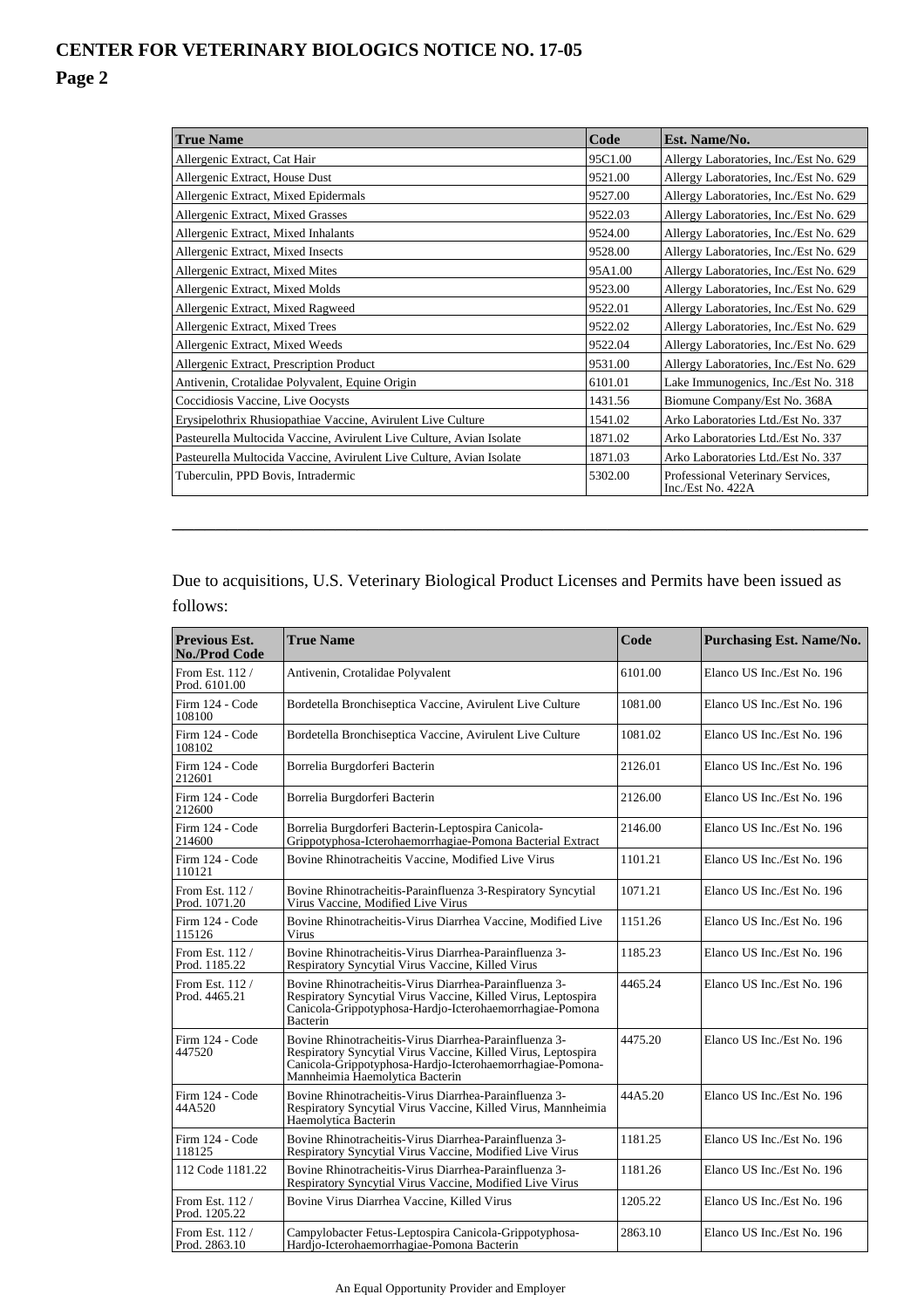#### **Previous Est. No./Prod Code True Name Code Purchasing Est. Name/No. Purchasing Est. Name/No.** From Est. 112 / Prod. 12X1.20 Canine Adenovirus Type 2-Parainfluenza-Bordetella Bronchiseptica Vaccine, Modified Live Virus & Avirulent Live Culture 12X1.20 Elanco US Inc./Est No. 196 From Est. 112 / Prod. 14P5.20 Canine Coronavirus Vaccine, Killed Virus 14P5.20 Elanco US Inc./Est No. 196 Firm 124 - Code 14P522 Canine Coronavirus Vaccine, Killed Virus 14P5.22 Elanco US Inc./Est No. 196 Firm 124 - Code 47A520 Canine Coronavirus Vaccine, Killed Virus, Borrelia Burgdorferi Bacterin 47A5.20 Elanco US Inc./Est No. 196 Firm 124 - Code 47E521 Canine Coronavirus Vaccine, Killed Virus, Borrelia Burgdorferi Bacterin-Leptospira Canicola-Grippotyphosa-Icterohaemorrhagiae-Pomona Bacterial Extract 47E5.21 Elanco US Inc./Est No. 196 Firm 124 - Code 46E527 Canine Coronavirus Vaccine, Killed Virus, Leptospira Canicola-Grippotyphosa-Icterohaemorrhagiae-Pomona Bacterial Extract 46E5.27 Elanco US Inc./Est No. 196 From Est. 112 / Prod. 46E5.21 Canine Coronavirus Vaccine, Killed Virus, Leptospira Canicola-Grippotyphosa-Icterohaemorrhagiae-Pomona Bacterial Extract 46E5.21 Elanco US Inc./Est No. 196 From Est. 112 / Prod. 46D5.27 Canine Coronavirus Vaccine, Killed Virus, Leptospira Icterohaemorrhagiae Bacterial Extract 46D5.27 Elanco US Inc./Est No. 196 Firm 124 - Code 14R722 Canine Coronavirus-Parvovirus Vaccine, Modified Live & Killed Virus 14R7.22 Elanco US Inc./Est No. 196 From Est. 112 / Prod. 14R7.29 Canine Coronavirus-Parvovirus Vaccine, Modified Live & Killed Virus 14R7.29 Elanco US Inc./Est No. 196 Firm 124 - Code 159920 Canine Distemper-Adenovirus Type 2-Coronavirus-Parainfluenza-Parvovirus Vaccine, Modified Live & Killed Virus 1599.20 Elanco US Inc./Est No. 196 From Est. 112 / Prod. 1599.29 Canine Distemper-Adenovirus Type 2-Coronavirus-Parainfluenza-Parvovirus Vaccine, Modified Live & Killed Virus 1599.29 Elanco US Inc./Est No. 196 From Est. 112 / Prod. 47C5.29 Canine Distemper-Adenovirus Type 2-Coronavirus-Parainfluenza-Parvovirus Vaccine, Modified Live & Killed Virus, Borrelia Burgdorferi Bacterin 47C5.29 Elanco US Inc./Est No. 196 Firm 124 - Code 46B921 Canine Distemper-Adenovirus Type 2-Coronavirus-Parainfluenza-Parvovirus Vaccine, Modified Live & Killed Virus, Borrelia Burgdorferi Bacterin-Leptospira Canicola-Grippotyphosa-Icterohaemorrhagiae-Pomona Bacterial Extract 46B9.21 Elanco US Inc./Est No. 196 Firm 124 - Code 46J928 Canine Distemper-Adenovirus Type 2-Coronavirus-Parainfluenza-Parvovirus Vaccine, Modified Live & Killed Virus, Leptospira Canicola-Grippotyphosa-Icterohaemorrhagiae-Pomona Bacterial Extract 46J9.28 Elanco US Inc./Est No. 196 Firm 124 - Code 46J929 Canine Distemper-Adenovirus Type 2-Coronavirus-Parainfluenza-Parvovirus Vaccine, Modified Live & Killed Virus, Leptospira Canicola-Grippotyphosa-Icterohaemorrhagiae-Pomona Bacterial Extrac 46J9.29 Elanco US Inc./Est No. 196 Firm 124 - Code 46L927 Canine Distemper-Adenovirus Type 2-Coronavirus-Parainfluenza-Parvovirus Vaccine, Modified Live & Killed Virus, Leptospira Icterohaemorrhagiae Bacterial Extract 46L9.27 Elanco US Inc./Est No. 196 Firm 124 - Code 159927 Canine Distemper-Adenovirus Type 2-Coronavirus-Parvovirus Vaccine, Modified Live & Killed Virus 1599.27 Elanco US Inc./Est No. 196 Firm 124 - Code 45J920 Canine Distemper-Adenovirus Type 2-Coronavirus-Parvovirus Vaccine, Modified Live & Killed Virus, Leptospira Canicola-Grippotyphosa-Icterohaemorrhagiae-Pomona Bacterial Extract 45J9.20 Elanco US Inc./Est No. 196 Firm 124 - Code 46P927 Canine Distemper-Adenovirus Type 2-Coronavirus-Parvovirus Vaccine, Modified Live & Killed Virus, Leptospira Icterohaemorrhagiae Bacterial Extract 46P9.27 Elanco US Inc./Est No. 196 Firm 124 - Code 13C120 Canine Distemper-Adenovirus Type 2-Parainfluenza Vaccine, Modified Live Virus 13C1.20 Elanco US Inc./Est No. 196 Firm 124 - Code 13D127 Canine Distemper-Adenovirus Type 2-Parainfluenza-Parvovirus Vaccine, Modified Live Virus 13D1.27 Elanco US Inc./Est No. 196 From Est. 112 / Prod. 13D1.29 Canine Distemper-Adenovirus Type 2-Parainfluenza-Parvovirus Vaccine, Modified Live Virus 13D1.29 Elanco US Inc./Est No. 196 Firm 124 - Code 46D920 Canine Distemper-Adenovirus Type 2-Parainfluenza-Parvovirus Vaccine, Modified Live Virus, Borrelia Burgdorferi Bacterin-Leptospira Canicola-Grippotyphosa-Icterohaemorrhagiae-Pomona Bacterial Extract 46D9.20 Elanco US Inc./Est No. 196 Firm 124 - Code 463728 Canine Distemper-Adenovirus Type 2-Parainfluenza-Parvovirus Vaccine, Modified Live Virus, Leptospira Canicola-Grippotyphosa-Icterohaemorrhagiae-Pomona Bacterial Extract 4637.28 Elanco US Inc./Est No. 196 From Est. 112 / Prod. 4637.29 Canine Distemper-Adenovirus Type 2-Parainfluenza-Parvovirus Vaccine, Modified Live Virus, Leptospira Canicola-Grippotyphosa-Icterohaemorrhagiae-Pomona Bacterial Extract 4637.29 Elanco US Inc./Est No. 196 Firm 124 - Code 463928 Canine Distemper-Adenovirus Type 2-Parainfluenza-Parvovirus Vaccine, Modified Live Virus, Leptospira Canicola-Icterohaemorrhagiae Bacterial Extract 4639.28 Elanco US Inc./Est No. 196 From Est. 112/ Canine Distemper-Adenovirus Type 2-Parvovirus Vaccine, 1331.27 Elanco US Inc./Est No. 196

Modified Live Virus

Prod. 1331.27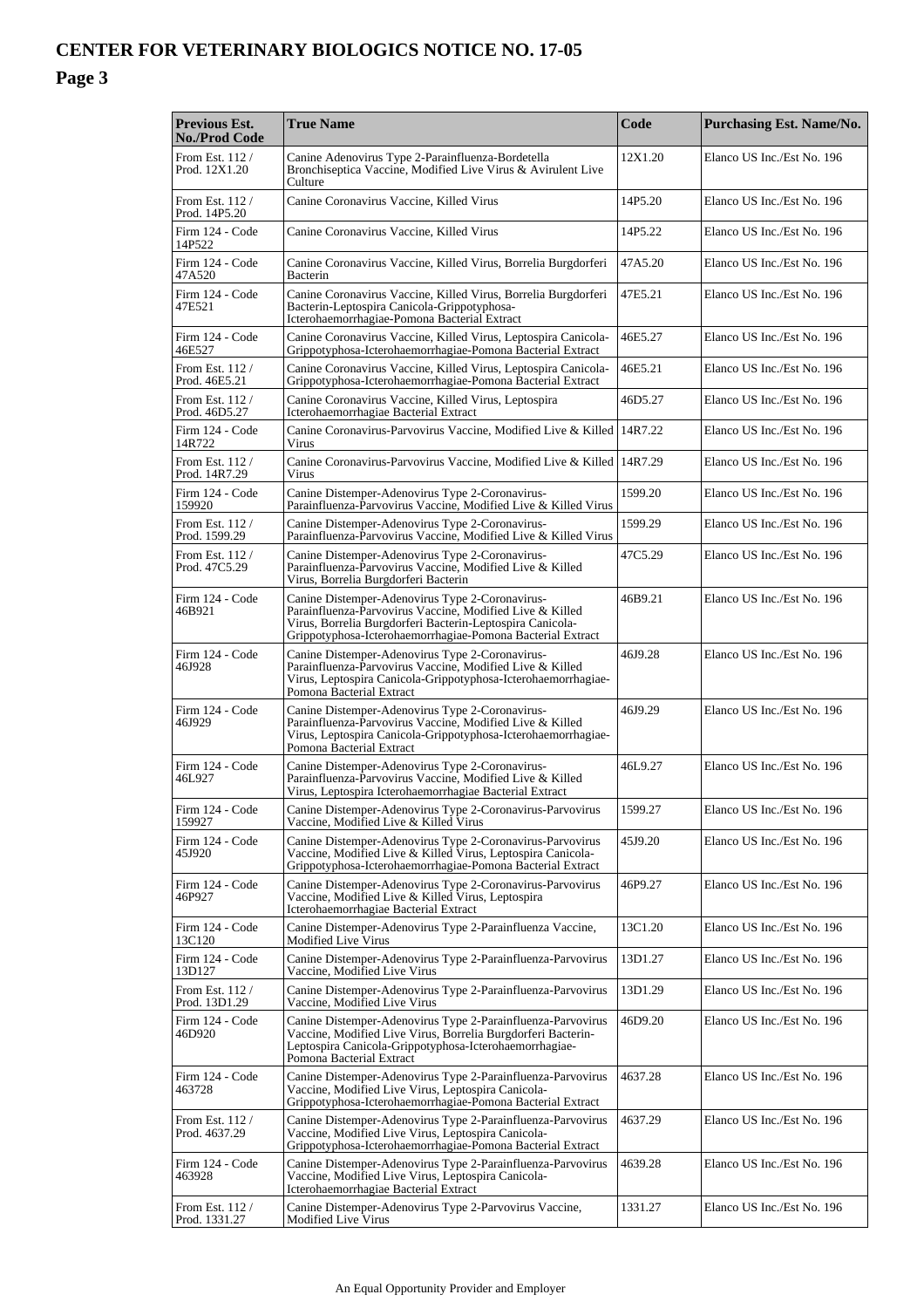#### **Previous Est. No./Prod Code True Name Code Purchasing Est. Name/No. Purchasing Est. Name/No.** Firm 124 - Code 133120 Canine Distemper-Adenovirus Type 2-Parvovirus Vaccine, Modified Live Virus 1331.20 Elanco US Inc./Est No. 196 Firm 124 - Code 133123 Canine Distemper-Adenovirus Type 2-Parvovirus Vaccine, Modified Live Virus 1331.23 Elanco US Inc./Est No. 196 Firm 124 - Code 47N920 Canine Distemper-Adenovirus Type 2-Parvovirus Vaccine, Modified Live Virus, Leptospira Canicola-Grippotyphosa-Icterohaemorrhagiae-Pomona Bacterial Extract 47N9.20 Elanco US Inc./Est No. 196 Firm 124 - Code 15K521 Canine Influenza Vaccine, H3N8, Killed Virus 15K5.21 Elanco US Inc./Est No. 196 Firm 124 - Code 14M120 Canine Parainfluenza-Bordetella Bronchiseptica Vaccine, Modified Live Virus, Avirulent Live Culture 14M1.20 Elanco US Inc./Est No. 196 Firm 124 - Code 47B120 Canine Parvovirus Vaccine, Modified Live Virus, Leptospira Canicola Icterohaemorrhagiae Bacterin 47B1.20 Elanco US Inc./Est No. 196 From Est. 112 / Prod. 1585.20 Chlamydia Psittaci Vaccine, Killed Chlamydia 1585.20 Elanco US Inc./Est No. 196 Firm 124 - Code 152121 Equine Rhinopneumonitis Vaccine, Modified Live Virus 1521.21 Elanco US Inc./Est No. 196 Firm 124 - Code 15C522 Feline Calicivirus Vaccine, Killed Virus 15C5.22 Elanco US Inc./Est No. 196 Firm 124 - Code 15C521 Feline Calicivirus Vaccine, Killed Virus 15C5.21 Elanco US Inc./Est No. 196 From Est. 112 / Prod. 15A5.23 Feline Immunodeficiency Virus Vaccine, Killed Virus 15A5.23 Elanco US Inc./Est No. 196 Firm 124 - Code 15A521 Feline Immunodeficiency Virus Vaccine, Killed Virus 15A5.21 Elanco US Inc./Est No. 196 From Est.  $112/$ Prod. 15D5.R0 Feline Immunodeficiency-Leukemia Virus Vaccine, Killed Virus 15D5.R0 Elanco US Inc./Est No. 196 Firm 124 - Code 1555R1 Feline Leukemia Vaccine, Killed Virus 1555.R1 Elanco US Inc./Est No. 196 Firm 124 - Code 1555R5 Feline Leukemia Vaccine, Killed Virus 1555.R5 Elanco US Inc./Est No. 196 Firm 124 - Code 1A6920 Feline Leukemia-Chlamydia Psittaci Vaccine, Killed Virus, Killed Chlamydia 1A69.20 Elanco US Inc./Est No. 196 Firm 124 - Code 15B520 Feline Leukemia-Rhinotracheitis-Calici-Panleukopenia Vaccine, Killed Virus 15B5.20 Elanco US Inc./Est No. 196 Firm 124 - Code 15B521 Feline Leukemia-Rhinotracheitis-Calici-Panleukopenia Vaccine, Killed Virus 15B5.21 Elanco US Inc./Est No. 196 Firm 124 - Code 15B522 Feline Leukemia-Rhinotracheitis-Calici-Panleukopenia Vaccine, Killed Virus 15B5.22 Elanco US Inc./Est No. 196 Firm 124 - Code 15B921 Feline Leukemia-Rhinotracheitis-Calici-Panleukopenia Vaccine, Modified Live & Killed Virus 15B9.21 Elanco US Inc./Est No. 196 Firm 124 - Code 155920 Feline Leukemia-Rhinotracheitis-Calici-Panleukopenia-Chlamydia Psittaci Vaccine, Killed Virus, Killed Chlamydia 1559.20 Elanco US Inc./Est No. 196 From Est. 112 / Prod. 1559.23 Feline Leukemia-Rhinotracheitis-Calici-Panleukopenia-Chlamydia Psittaci Vaccine, Killed Virus, Killed Chlamydia 1559.23 Elanco US Inc./Est No. 196 From Est. 112 / Prod. 1559.2C Feline Leukemia-Rhinotracheitis-Calici-Panleukopenia-Chlamydia Psittaci Vaccine, Modified Live & Killed Virus, Killed Chlamydia 1559.2C Elanco US Inc./Est No. 196 Firm 124 - Code 156121 Feline Panleukopenia Vaccine, Modified Live Virus 1561.21 Elanco US Inc./Est No. 196 Firm 124 - Code 16D522 Feline Rhinotracheitis-Calici-Panleukopenia Vaccine, Killed Virus 16D5.22 Elanco US Inc./Est No. 196 Firm 124 - Code 16D523 Feline Rhinotracheitis-Calici-Panleukopenia Vaccine, Killed Virus 16D5.23 Elanco US Inc./Est No. 196 Firm 124 - Code 16D520 Feline Rhinotracheitis-Calici-Panleukopenia Vaccine, Killed Virus 16D5.20 Elanco US Inc./Est No. 196 Firm 124 - Code 16D720 Feline Rhinotracheitis-Calici-Panleukopenia Vaccine, Modified Live & Killed Virus 16D7.20 Elanco US Inc./Est No. 196 Firm 124 - Code 16D820 Feline Rhinotracheitis-Calici-Panleukopenia Vaccine, Modified Live Virus 16D8.20 Elanco US Inc./Est No. 196 From Est. 112 / Prod. 16D1.22 Feline Rhinotracheitis-Calici-Panleukopenia Vaccine, Modified Live Virus 16D1.22 Elanco US Inc./Est No. 196 From Est. 112 / Prod. 16E5.20 Feline Rhinotracheitis-Calici-Panleukopenia-Chlamydia Psittaci Vaccine, Killed Virus, Killed Chlamydia 16E5.20 Elanco US Inc./Est No. 196 From Est. 112 / Prod. 16E5.23 Feline Rhinotracheitis-Calici-Panleukopenia-Chlamydia Psittaci Vaccine, Killed Virus, Killed Chlamydia 16E5.23 Elanco US Inc./Est No. 196 From Est. 112 / Prod. 16E6.20 Feline Rhinotracheitis-Calici-Panleukopenia-Chlamydia Psittaci Vaccine, Modified Live Virus, Killed Chlamydia 16E6.20 Elanco US Inc./Est No. 196 Firm 124 - Code Feline Rhinotracheitis-Calicivirus Vaccine, Modified Live Virus 16C1.20 Elanco US Inc./Est No. 196

16C120